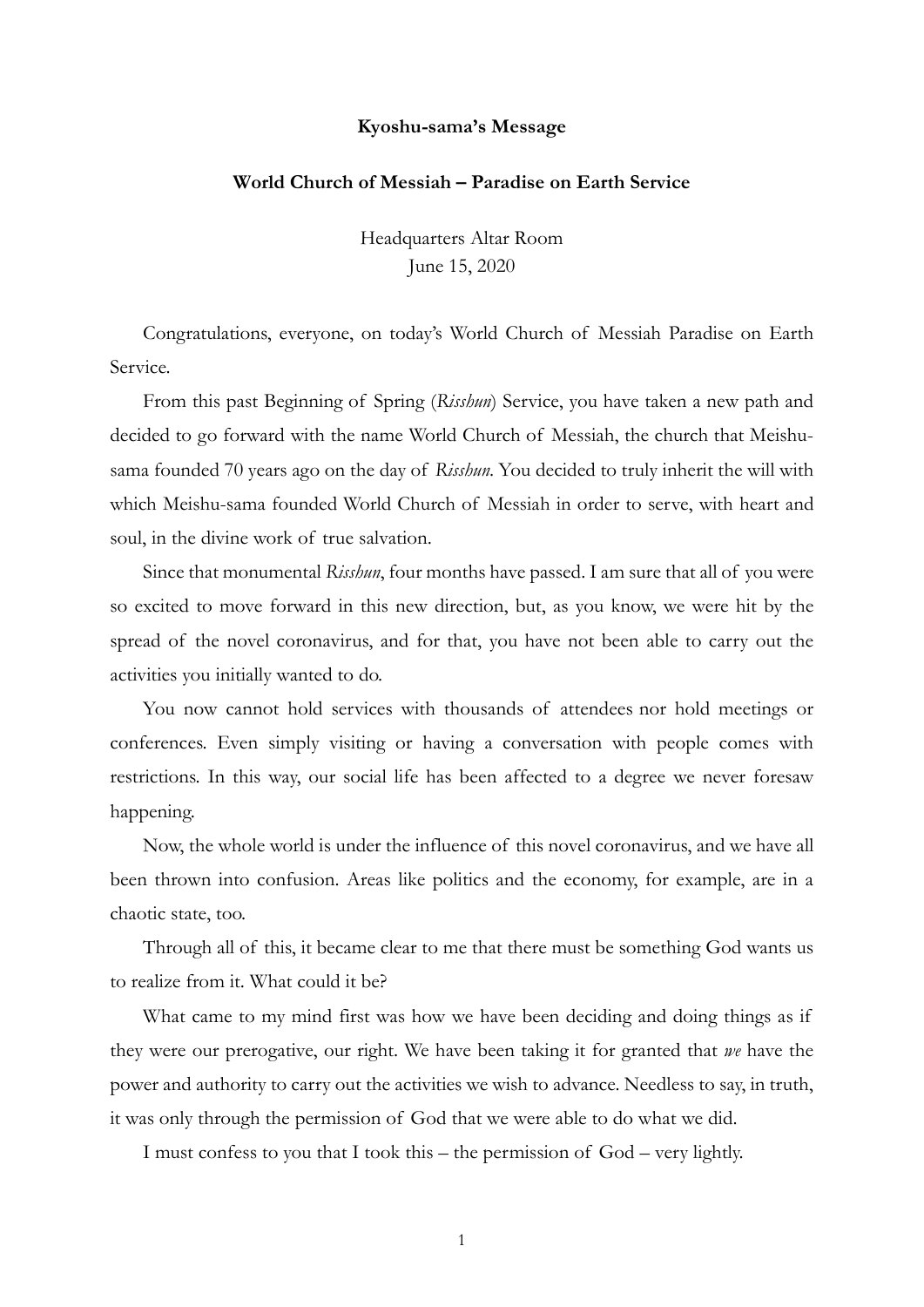God watches over us, constantly.

That is why we must communicate to God every time we decide something or do something. And after we have done something, regardless of whether the thing we wanted to do ended up in success or in failure, we must communicate everything to God, recognizing that He certainly worked within us for all of our deeds and thinking. This, I believe, is the correct attitude we should take toward God.

Through the current situation of the world, I feel that God is working very hard so that we are able to realize the importance of turning our hearts to Him like this, even if just a little.

What also came to my mind was this: Whenever we realize something or believe in something with joy and excitement, we want to tell the people around us, as many people as possible, about it. We even feel the need to tell others about it.

To act in this way is of course necessary and extremely important, but at the same time I think there is something we must be careful of.

There are times when we feel overly proud of realizing and knowing the truth, and then misunderstand, thinking that we are better than others and end up telling them what we realize and know as if we were superior to them, as if we possessed more knowledge than them.

This attitude may prevent them from grasping what we are trying to say, and instead of having a good influence on others, we may unintentionally put more burden on them.

For a long time, we have lived our life not realizing the true purpose of life.

We have lived our life not knowing that God, who is one and only, is our true Father and that we within us carry a soul named Messiah – the name given by God Himself.

We have lived our life not knowing that it was a sin against God to regard our souls as our own.

We have lived our life not knowing that this sin of ours – taking possession of God's soul – was atoned for and that we were brought to salvation as ones who were forgiven. We did not know that God was nurturing us, together with many, to be born anew as His children.

Even though we have lived our life in this way, we were led to be awakened to the truth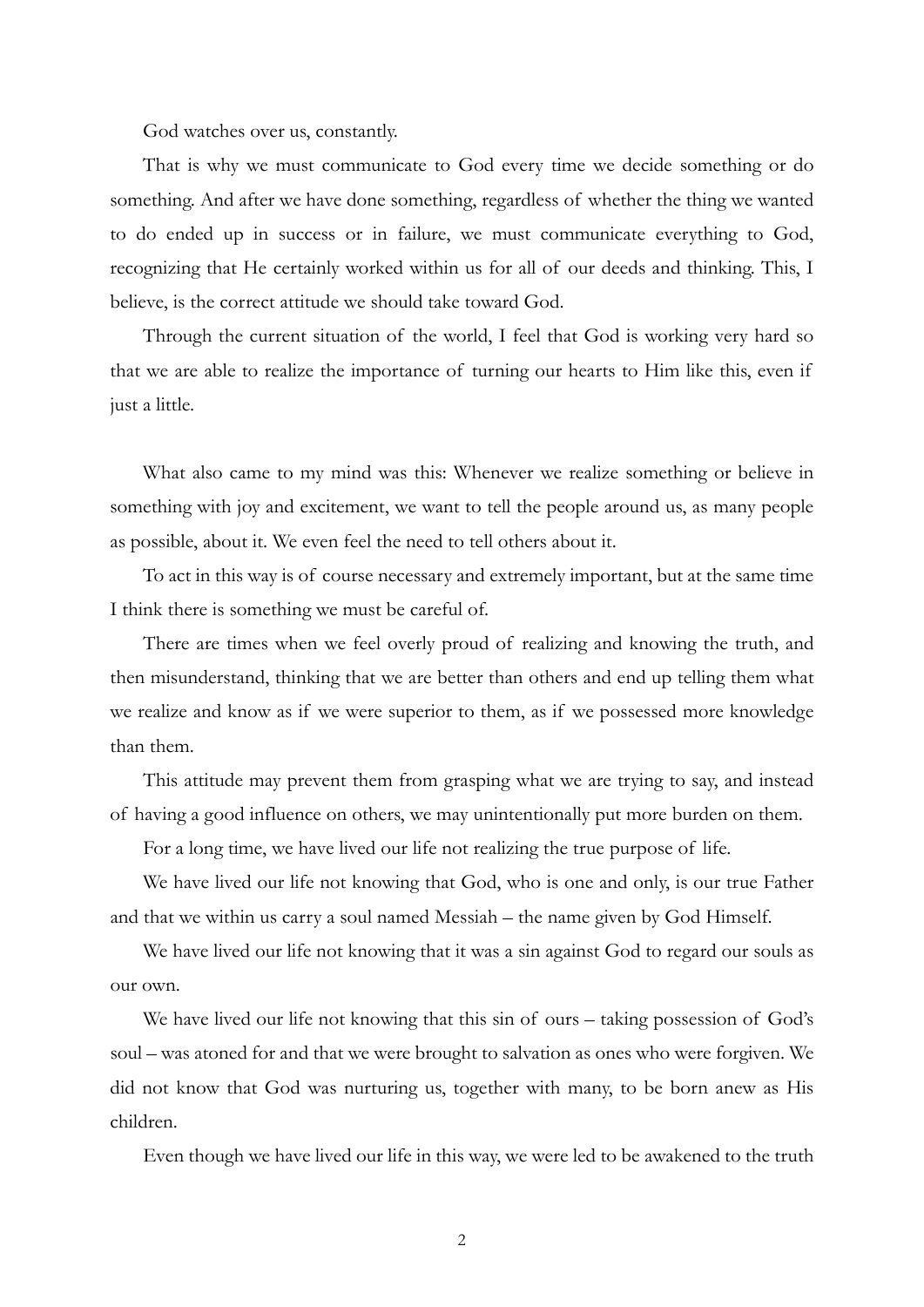through Meishu-sama. We must etch this fact deep into our hearts.

At the same time, I feel that, to this day, God has been protecting us so that we would not become overly proud when communicating with people and would be able to remind ourselves that we are ones who were led to the truth only through the grace of God.

As we encounter various situations due to the influence of the minute particles existing in the novel coronavirus, what came to my mind was our attitude toward all creation.

In his hymn, Meishu-sama writes:

"Great is the blessing of the natural world. / It turned a single, invisible soul into a human being!"

"The blessing of the natural world" is the blessing of all creation.

Meishu-sama, through this hymn, is telling us that even though the soul is our true identity, we were able to carry a physical body and a sense of self by the grace of all creation.

In other words, we are able to have a sense of "I" only through the existence of all creation.

All the elements, all the minute particles, all the cells, the whole earth and the whole universe – these are all parts of all creation.

We and all creation are one with the body of God who lives eternally and is one.

It is only through the blessing of all creation that we can breathe, see, hear, feel and think in this world.

It is only through the blessing of all creation that we can turn our hearts to God and pray to Him, express our gratitude to Him, return to Him and surrender our feelings to Him.

In the beginning, all creation was with us in heaven. God entrusted His will – the will of making all humanity His children – to all creation and sent all to the earth.

Therefore, what all creation wishes for is one: it wishes to help God fulfill His will, that is, it wishes for us to be born anew as children of God, as Messiahs, just as Meishu-sama did.

Our sense of "I," that is, our consciousness, is made up of all creation; we exist because of all creation. Even so, we have taken the will of God and the wish of all creation much too lightly. Rather, we only thought of all creation as something to fulfill our own desires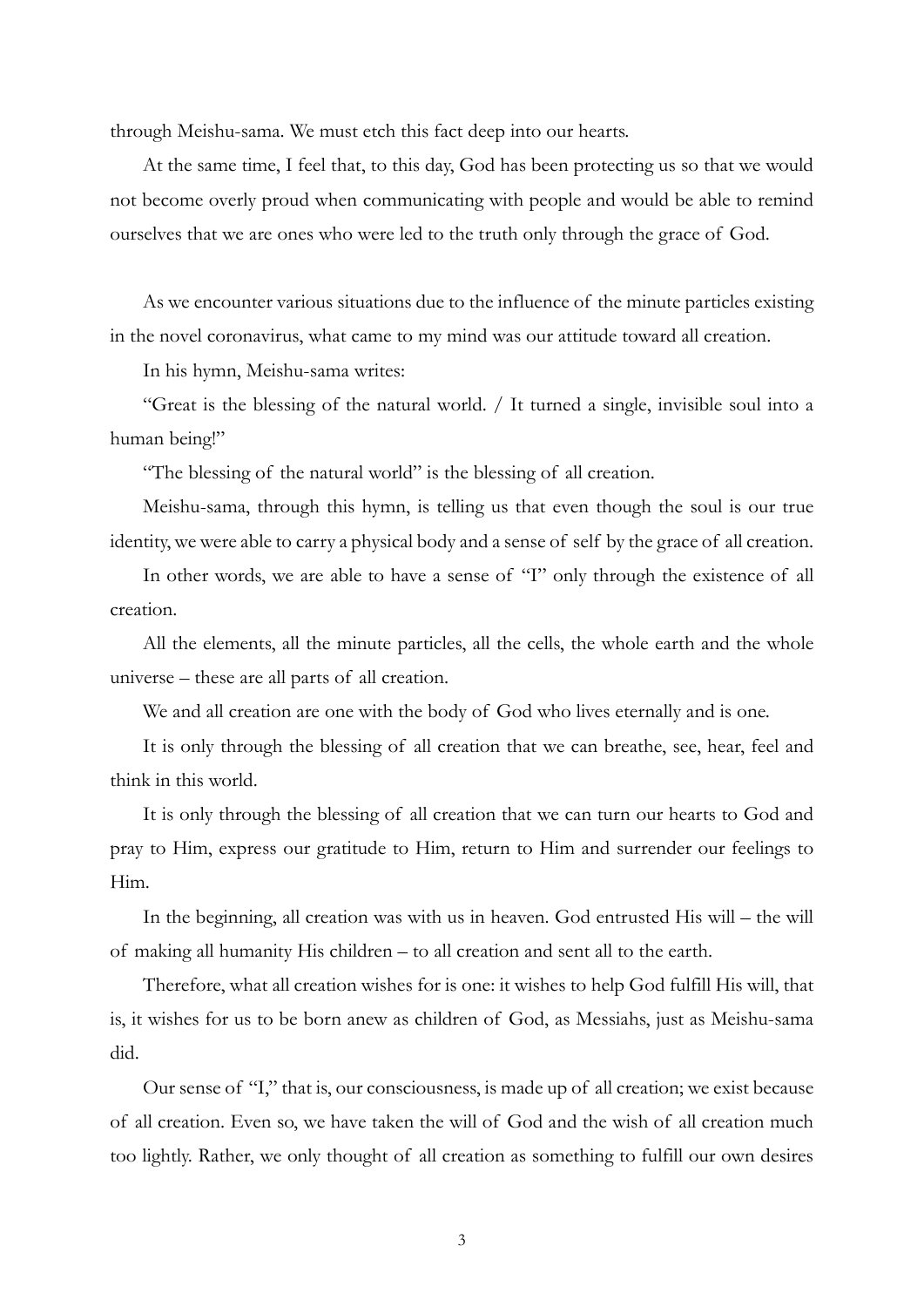and to utilize in our lives.

Politics, economics, religion, science and ideology, as well as culture and civilization – God prepared these in order to fulfill His will, but we have been regarding them as something to be used by human beings rather than by God.

Now, let me say this: Our consciousnesses made up of all creation, and the aspects of human life like politics, economics and so on, both, are the end result of the first phase of God's creation. They are, in the words of Meishu-sama, things of "the world of night."

As Meishu-sama declared the end of "the world of night," God put an end to the workings of the first phase of creation that existed within us.

To be more specific, this means that God decided to extend His hand of mercy to us who dishonored Him: He sent Jesus Christ to the world, received the blood Jesus sacrificed as the atoning blood for our sins in the past, the present and the future, made us sinless and welcomed us into the world of beginning – heaven.

And as Meishu-sama announced the beginning of "the world of day," God is now using us in His second phase of divine creation, that is, He is now welcoming many into His heaven and remaking all creation anew through us whose sin against God has been forgiven.

In fact, God has been exercising this power within us to this very day; we just did not know it. That is why God has caused all the current circumstances in the world to emerge, or rather, He has caused all kinds of human thoughts and feelings to emerge through the current seeming confusion in the world.

You may feel that since we cannot carry out our activities in full swing now, divine work has slowed down. But this is definitely not the case.

With His grace and authority, God is now exercising His power in full swing within us. He is now extending His saving hand to all the people in the world whose hearts are filled with anxiety and worry. God is now ministering His Johrei to us, welcoming everything into His hand through forgiving all of what humanity has committed to this day. God is now remaking all creation anew.

Within us, the forgiveness of God exists. This forgiveness of God is the foundation of the divine revelation of the transition from night to day.

Within us, the church bearing the name of Messiah exists. This church atones for,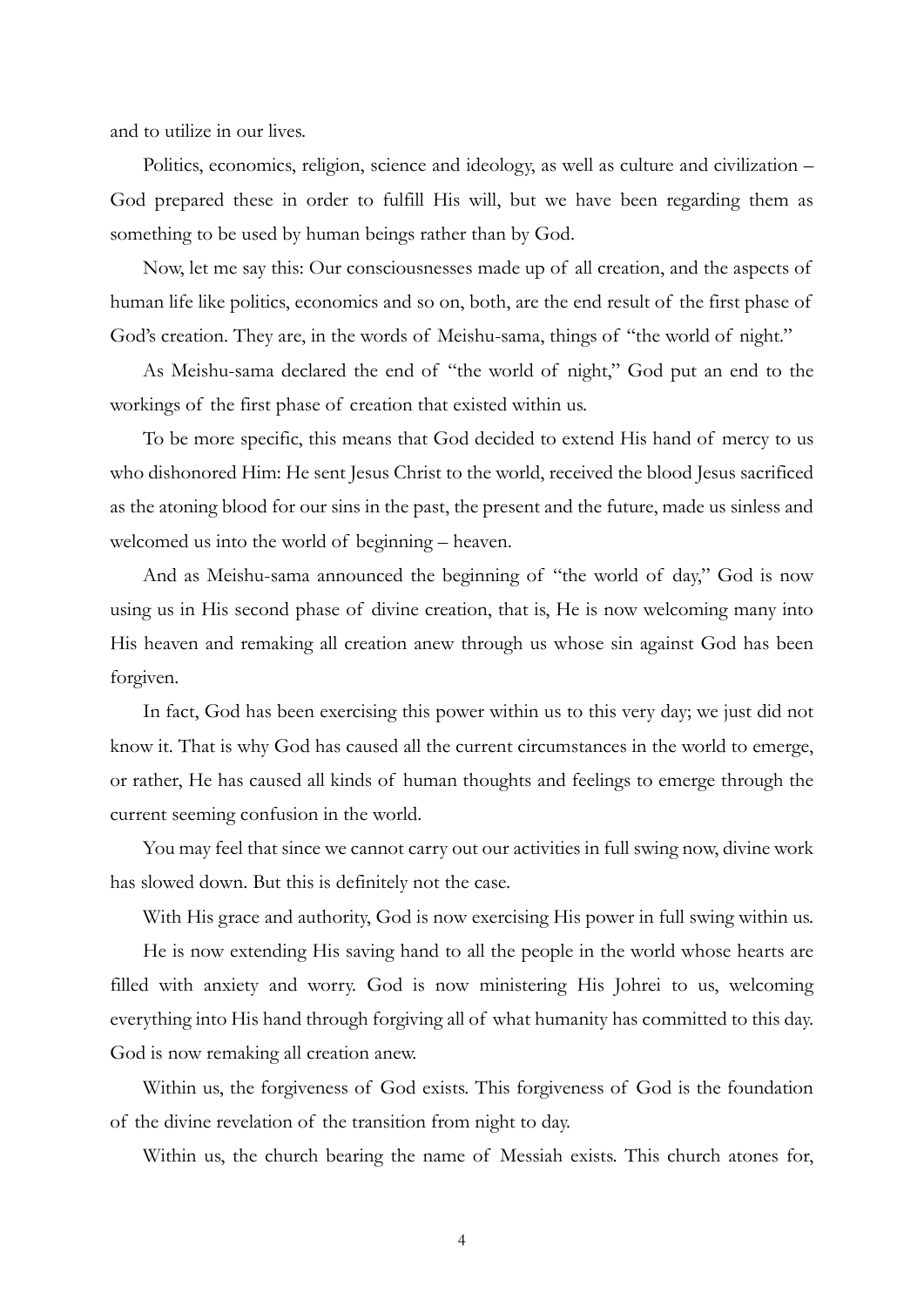purifies, saves and revives everything.

Let us recognize that the forgiveness of God and the church bearing the name of Messiah exist within us. Let us, by each one of our own wills, accept the forgiveness of God embedded in the name of Messiah just as Meishu-sama did. Let us, together with many people and all creation, return to heaven and surrender all into the saving hand of God. For now is the time to serve in this work.

Within us, God's hand of Johrei exists!

There is not a single moment when we are not used in God's divine work of Johrei.

Meishu-sama wrote the following hymn:

"The voices of the members / Burst out from their sincere hearts. / Do they have the power to influence and change the world? / Of course they do!"

Through this hymn, I feel that Meishu-sama is telling us with a stern voice, "Doesn't the voice of God coming out from His sincere heart have the power to influence and change the world? Of course it does!"

Our hearts are changeable, always mixed with good and bad thoughts. But that is not all that we have.

Within us – at the center of each one of our consciousnesses – the sincere heart of God exists. His true heart exists!

No matter what, God will save us. No matter what, God will make us His own children. For He so loves us.

The voice of God that bursts out from His heart comes out from heaven and is filling the whole, visible earth. It is now resounding here on earth!

As a follower of Meishu-sama, we must respond to this voice of God and say to Him: "Together with everything, I return to heaven where true salvation exists. May Your will be done. In the name of Messiah, which is one with Meishu-sama, I surrender all into Your hand." If we can offer this kind of thought to God, I believe that the *sonen* of God will ripple through the world, providing immeasurable salvation and comfort to those who are currently caught up in the whirlpool of anxiety and worry.

Through our outgoing breath and incoming breath, may the salvation and comfort of